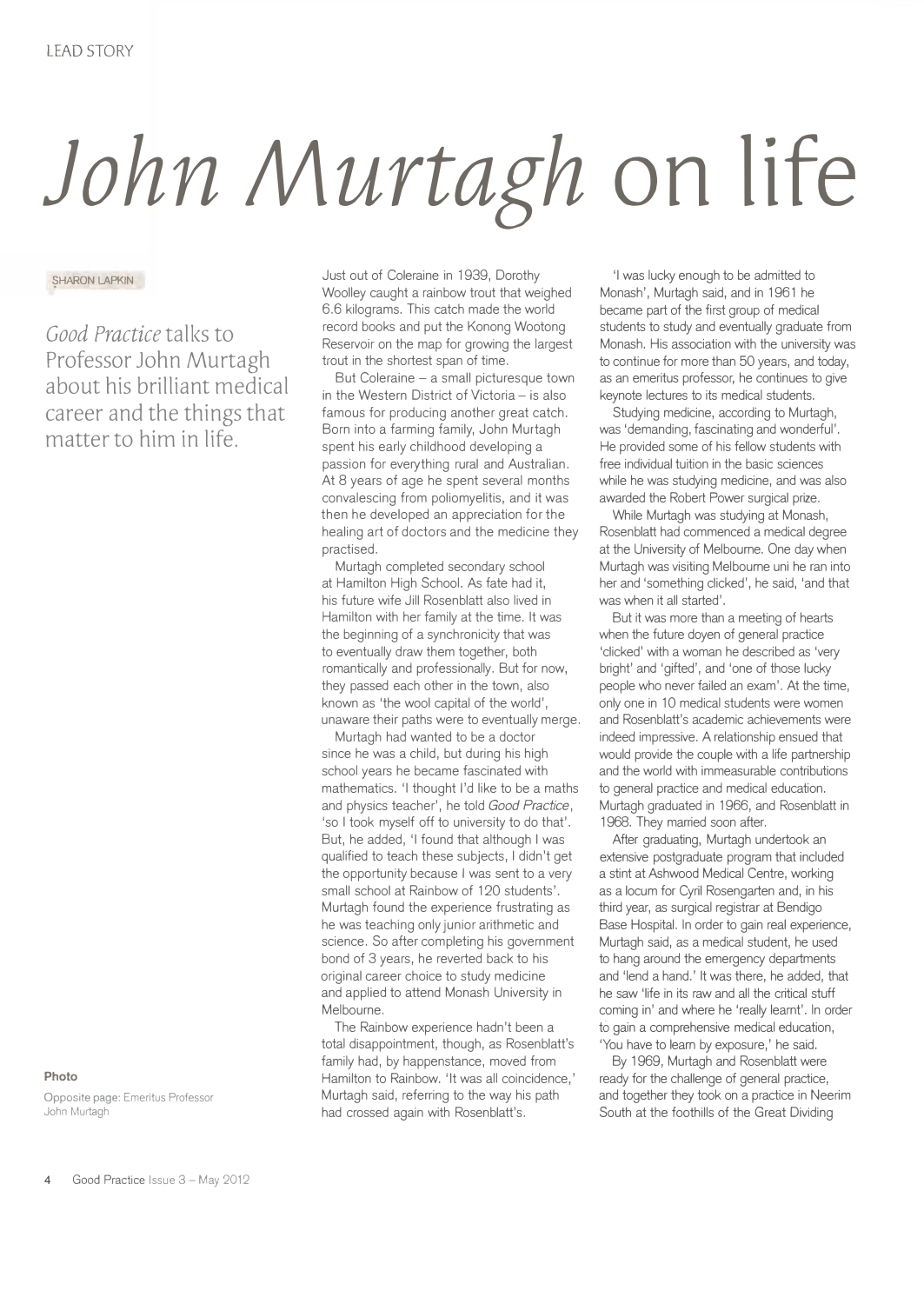Range in Victoria. Murtagh sees this time as the highlight of his professional life. 'Practicing with my wife, we had our own hospital and we were it,' he said. 'We were the only medical people in the community. It was fascinating, it was the best part of my career.'

Murtagh and Rosenblatt took great pride in providing a service for the people in Neerim South. They loved the small country town where they shopped, socialised, went to church with their patients, delivered their babies and cared for them in their dying days. 'You did everything,' he said. The couple also had babies of their own by now, and with their surgery attached to their house it was a lively home where patients would drop in for a cuppa and a chat. Rosenblatt conducted antenatal classes in their lounge room and the walls between the house and the surgery were, more often than not, welcomely blurred.

In those early years of general practice, Murtagh was able to reflect on his study of education and integrate aspects of it into practising medicine. He applied his knowledge of educational theory to develop his interviewing, history-taking and diagnostic skills. His legendary ability to connect with the person in the patient developed and so did his reputation as an outstanding GP.

Regarding the important skills of patient communication, Murtagh agrees they are often a gift, rather than an acquired skill. 'Some doctors I know', he said, 'have never been taught an educational method and they are just brilliant because of their interpersonal style and communication skills'.

The most important of the interpersonal skills, he said, 'is to listen'. He reflects on a favourite cartoon, 'How to housebreak your dog', which he still uses sometimes to demonstrate to medical students that teaching interpersonal skills can be futile if they lack the intuition to understand their applicability and context. 'I put this cartoon up', he said, 'and I say to them "look we can teach you how to do things, but quite often we don't get the message across and it's up to you to use your brain and work out how to do it properly".

Murtagh is an exceptionally good listener and completely at ease with the small



silences that punctuate conversation. It's easy to understand his enormous popularity, for he possesses a rare blend of genius and humility. It's obvious too that he is fond of people, and not surprising that he tries to answer all his fan mail personally, even prospective patients who write to him out of the blue asking for medical advice.

Lured back to Melbourne from rural practice in 1979, Murtagh took on a

fulltime position at Monash University as a senior lecturer. Academia suited him as he was able to combine his two professional passions - medicine and teaching, although he truly missed the rural practice experience. He was appointed to a professorial chair at Box Hill Hospital and later as chairman of the extended department. He then became professor of general practice at Monash University. >>